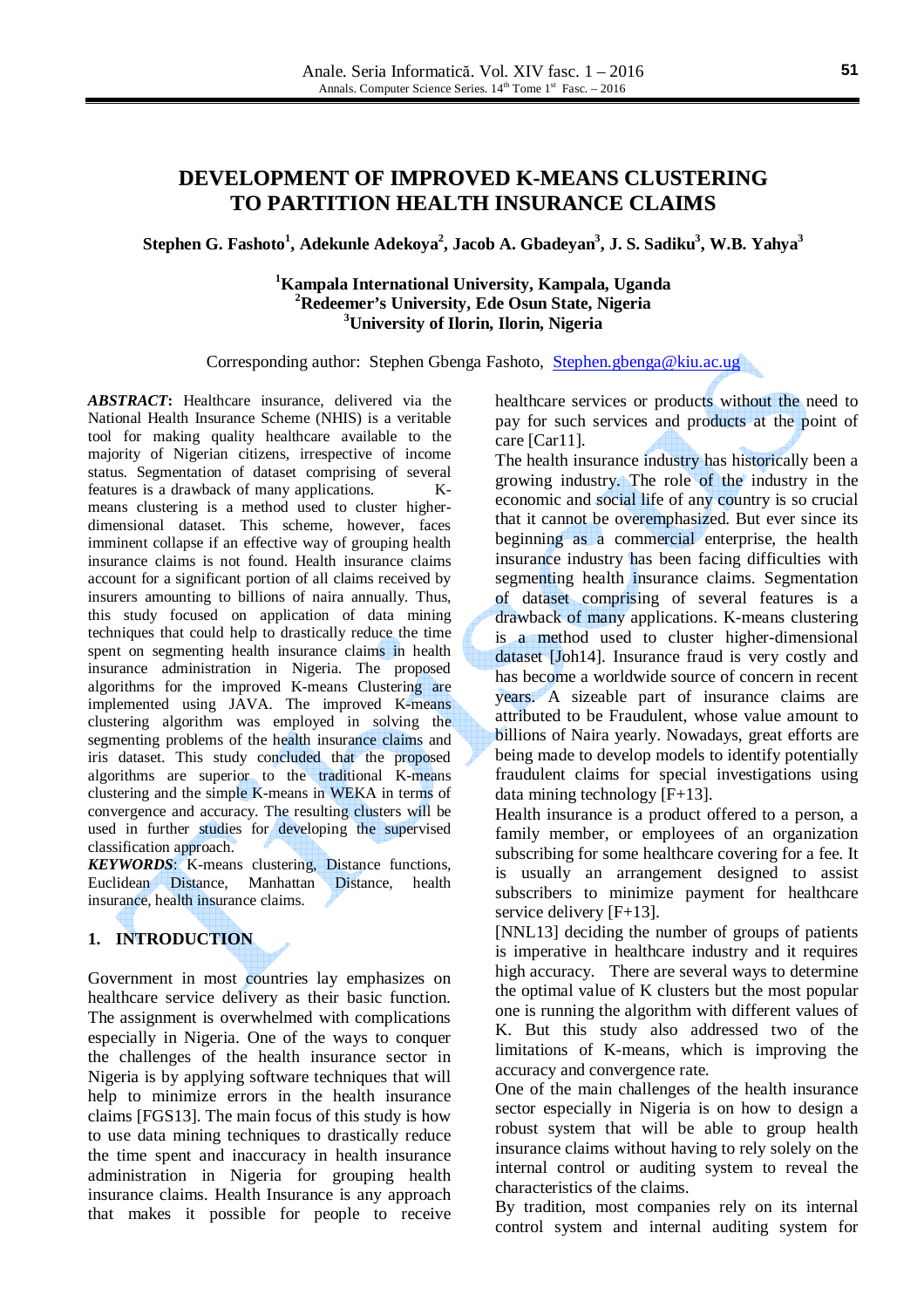grouping claims. Once the internal control and the internal audit system fail then different information technologies techniques are tried to safeguard further occurrence, but it is rather unfortunate that most of these solutions are not sufficient.

Data mining techniques, on the other hand, are holding out a great promise as regards their ability to improve accuracy of grouping health insurance claims. Data mining combines powerful analytical techniques with knowledge to turn the data already acquired into the information and insight needed to identify probable instances of the health insurance claims [YH05].

The optimal value of a cluster is referred to as K and selecting the appropriate value of K is a difficult task without a prior knowledge of the input data. K can be determined by performing clustering for a range value of K and after that the least value of K can be selected for cluster validity measure. This procedure is computationally intensive when the actual number of clusters is large [Du10].

A number of researchers have attempted to improve the traditional K-means clustering shows in table 1 which could be applied in a number of real-life classification scenarios. The health insurance claims and Iris dataset is such a domain where K-means clustering has proved to be useful. A few authors have attempted to utilize improve version of the Kmeans Clustering.

| Author   | <b>Application</b> | <b>Clustering</b> | <b>Dataset</b> |
|----------|--------------------|-------------------|----------------|
|          | domain             | technique         |                |
| [TV11]   | Healthcare         | K-means           | Life claims    |
|          | insurance          |                   | payment        |
|          | fraud              |                   | data           |
| [XD10]   | Healthcare         | <b>Resolution</b> | Policy         |
|          | insurance          | based             | holder         |
|          | fraud              | clustering        | attributes     |
|          |                    |                   | data           |
| $[L+08]$ | Healthcare         | K-means           | Healthcare     |
|          | fraud              |                   | payments       |
|          |                    |                   | data           |

| <b>Table 1: Related literature on Clustering Technique</b> |  |  |
|------------------------------------------------------------|--|--|
|------------------------------------------------------------|--|--|

This may perhaps be as a result of cluster validation which is an active research focus that stresses two essential issues which must be tackled and they are: how to approximate the number of clusters in a data set and evaluation of clustering algorithms [PZY12]. Data mining appears to be an efficient method in supervising transaction [Sab12]. Sadly K-means is very sensitive to centroids. If the right partitions value are not cautiously chosen, then the possibility of the computation not converging to local minimum is high compared to global minimum [KA04].

So far, in Data Mining research there seems to be no general approach in existence on how to normalize a

dataset and so the choice is based on the discretion of the user [KT09]. The erroneous choice of picking or determining an optimal value of K for a definite dataset in K-means clustering algorithm will produce a wrong decision for the partitioning scheme. The difficulties of choosing the number of clusters that best fits a dataset as well as assessing the clustering results has been an issue in many studies.

Several new clustering algorithms have been proposed to overcome the drawbacks of K-means clustering.

- (i) The combination of genetic and weighted Kmeans performs better than the K-means clustering when determining the cluster quality and the sensitivity of the clusters which partly resolve the drawbacks of clusters with spherical-shape  $[W+08]$ .
- (ii) [KA04] proposed a method to modify cluster centres based on values for each attribute of the dataset. This method is time consuming and may not keep K-means structure simple.
- (iii) [Aln11] proposed the use of one additional centroid method for data clustering which make use of several merging process and partitioning. Decisions on the merging process are determined by the average mean distance. The average mean distance is the average distance between each cluster mean and each data object. In as much as the smallest and the nearest clusters in average mean distance are merged in a cluster, this procedure continues till the required cluster is determined accurately and efficiently.
- (iv) [F+06] Fahim method uses two distance functions for assigning data points to clusters in an efficient way compared to the standard Kmeans clustering.

The "improved K-means clustering algorithm" was employed to discover the grouping of the different health insurance claims (cluster 1 and cluster 2) and iris dataset (iris setosa, iris versicolor and iris virginica).

The K-means Clustering on data mining is presented in section 2, Section 3 describes the algorithms of the proposed improved K-means clustering used in identifying the extent of segmenting claims in health insurance industry and Iris dataset for benchmarking purpose. The software requirements are presented in section 4. The results of the generic dataset and empirical datasets used are also presented and discussed in section 5. In section 6, the conclusion and the recommendations are presented.

## **2. K-MEANS CLUSTERING ALGORITHM**

K-means clustering algorithm is widely used in generating clusters of data for its speed, scalability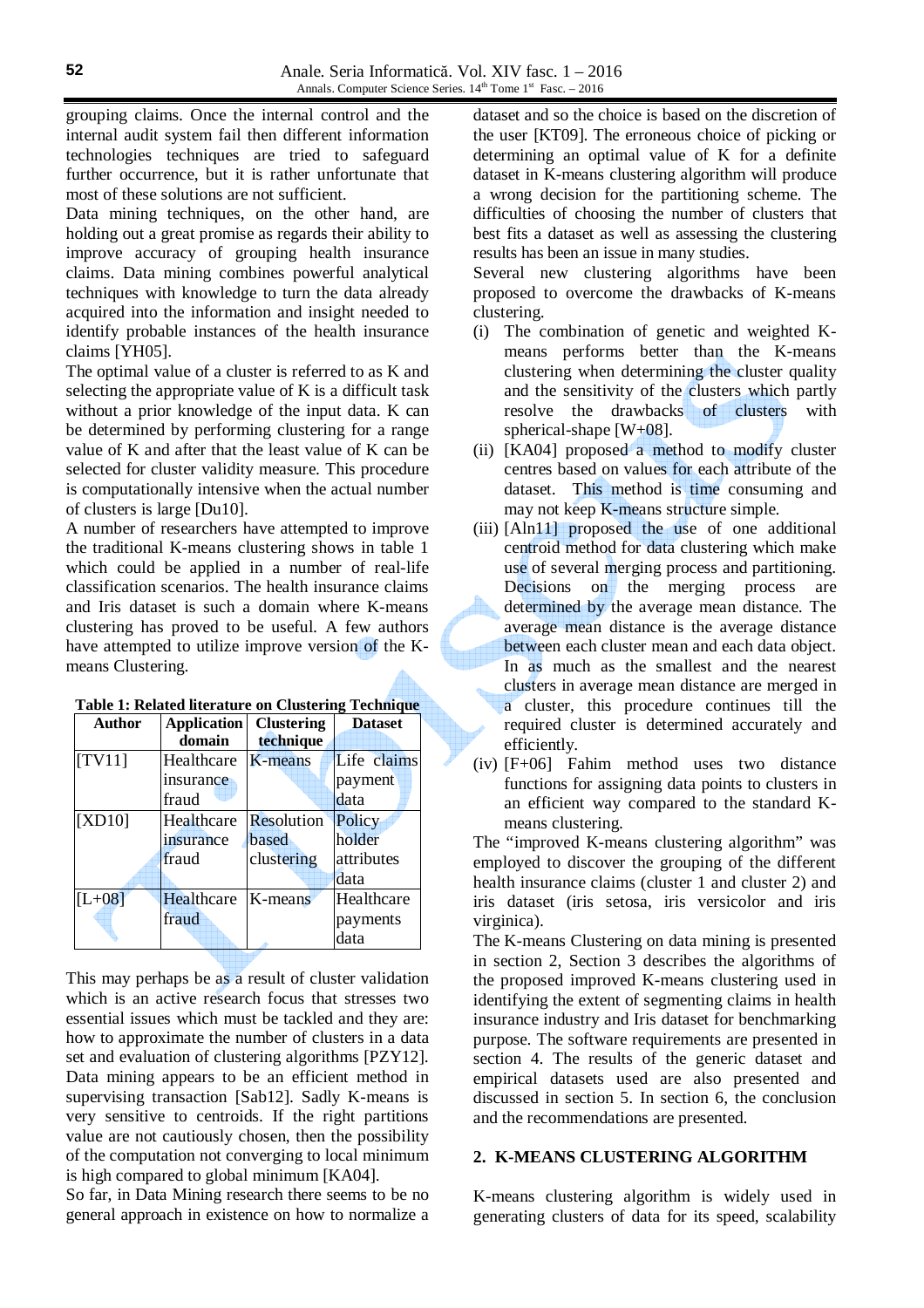and simplicity to modified streaming data [Gra06] [PDN05]. It is an easy repetitive approach for segmenting dataset into a pre-defined number of clusters by users [PDN05]. K-means clustering generate clusters using centroids and centroids are points in the metric space for defining clusters. A centroid is used to describes a cluster and every point from the data is linked with the cluster define by the nearest centroid. The algorithm repeats between two stages until convergence. In stage one, the assignment of data is carried out and a data point is assigned to the nearest centroid with ties broken randomly. In stage two, a cluster representative is repositioned to the centre of all the data points assigned to it but if the data points come with probabilistic quota then the repositioning is to the anticipation of the data segments. Nevertheless, one of the limitations of the K-means clustering is to specify the number of clusters before the algorithm is applied [PDN05].

 [Als95] proposed an investigational study on Kmeans, that is Genetic Algorithm (GA) and Simulated Algorithm (SA) and established that Genetic Algorithm and Simulated Algorithm have better quality solution than K-means but when applied on a small dataset, K-means is better than SA and GA in the aspect of execution time.

#### **2.1 Distance Functions**

In K-means clustering approach, distance function is key. Distance functions are provided to measure the distance between data objects. The two most commonly used distance functions in K-means clustering are as follows:

### **2.1.1 Euclidean Distance Function**

Euclidean distance is the distance between two points and It is the most commonly used in K-means clustering [Ant02]. The Euclidean distance between the points a and b is the length of the line segment connecting them  $(a, b)$ . In the Euclidean plane, if  $a =$  $(a_1, a_2)$  and  $b = (b_1, b_2)$  then the distance is given by: D (a, b) = sqrt  $((a_1-b_1)^2 + (a_2-b_2)^2)$ . Weakness of the basic Euclidean distance function is that if one of the input attributes has a relatively large range, then it can overpower the other attributes [RM97].

## **2.1.2 Manhattan Distance Function**

In Manhattan distance function the distance between two points is the sum of the absolute differences of their coordinates. The Manhattan distance, D1, is the distance between two vectors a, b in an *n*dimensional real vector space with fixed Cartesian coordinate system [Ant02]. More formally,  $D_1(a,b)= ||a-b||_i = \sum_{i=1}^n |a_i-b_i|$ , where  $a = (a_1, a_2)$  $a_2... a_n$ ) and  $b = (b_1, b_2... b_n)$  are vectors.

In this study we use Euclidean distance metric instead of the Manhattan distance metric for the numeric attributes because of its popularity.

The reasons behind the popularity of the K-means algorithm are:

1. Its time complexity is O(mkl), where m is the number of instances; k is the number of clusters; and l is the number of iterations taken by the algorithms to converge. Typically, k and l are fixed in advance and so the algorithm has linear time complexity in the size of the data set.

2. Its space complexity is  $O(k+m)$ . It requires additional space to store the data matrix. It is possible to store the data matrix in a secondary memory and access each pattern based on need. However, this scheme requires a huge access time because of the iterative nature of the algorithm. As a consequence, processing time increases enormously.

3. It is order independent. For a given initial seed set of cluster centers, it generates the same partition of the data irrespective of the order in which the pattern are presented to the algorithm.

Other reasons for the algorithm's popularity are its ease of interpretation, simplicity of implementation, speed of convergence and adaptability to sparse data.

# **3. PROPOSED ALGORITHMS FOR IMPROVED K-MEANS CLUSTERING**

**3.1 Comparison of pseudo-code for Batch Assignment K-means(BAK) and Real-time Assignment K-means(RAK)** 

#### void main() begin

// inputs to this algorithm are :

 $// 1)$  set of clusters  $s = \{ s1, s2, ..., sn \}$ 

// 2) set of observations or inputs

 $// x = {x1, x2, ..., xn}$  [Fas14]

// Output from this algorithm :

// 1) Observations assigned to appropriate clusters

// 2) Performance statistics such as misclassification rates[Fas14]

k means(s,x) // function invokes here end ;

func k means(s,x) begin  $1/s$  => set of clusters  $// x$  => set of inputs or observations initialize kmeans(s,x)  $t := 0;$ EOC := false  $//$  a measure of convergence

NOT\_EOC := false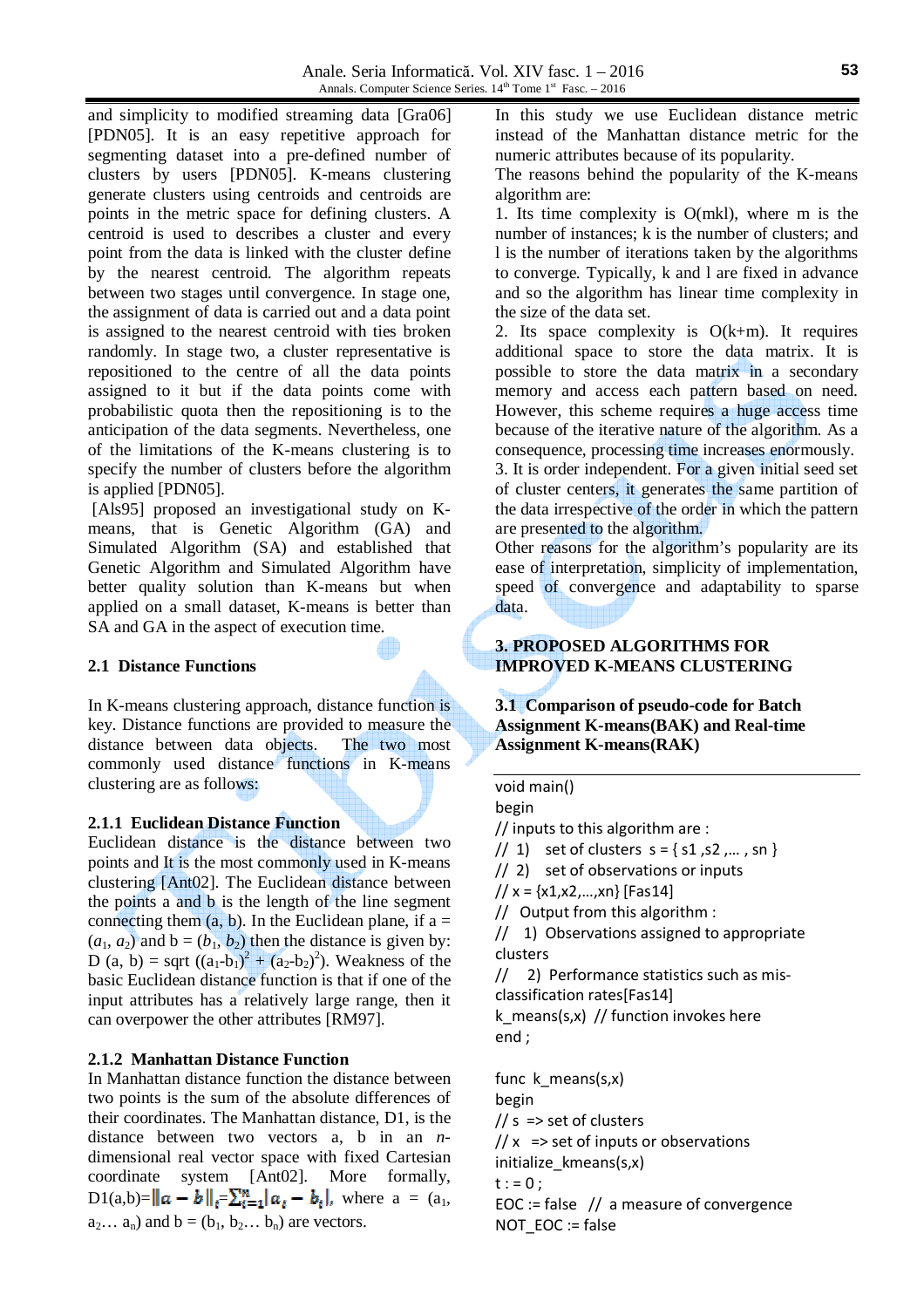# while NOT EOC

for  $i = 1$  to s. length() for  $p = 1$  to x.length() is a member of(x,p,s,i, s.length(), NOT EOC ) end // for end // for if (NOT EOC = true ) then  $t: = t + 1$  else EOC := true end if end while end // end of k\_means

# **BAK**

func is  $a$  member of(x,p,s,i, k, NOT EOC ){ begin D := sqrt( $(x[p]-m[i])^2$ ) // abstract operation ... for j:=1 to k d := sqrt((x[p]-m[j]) ^ 2) if(D > d) return false ; next j add\_to\_this\_cluster(s,i,x,p,NOT\_EOC ); // add this to a queue return true ; end ;

# **RAK**

func is\_a\_member\_of(x,p,s,i, k , NOT\_EOC ){ begin D := sqrt( $(x[p]-m[i])^2$ ) // abstract operation ... for j:=1 to k d := sqrt((x[p]-m[j])  $^{\wedge}2$ ) if  $(D > d)$  return false; next j if  $(i < p)$  then add\_to\_this\_cluster(s,i,x,p,NOT\_EOC ); // m := compute\_mean\_of\_clusters(s) end if return true ; end ;

# **3.2 Comparison of pseudo-code for Traditional Initialize K-means(TIK) and Modified Initialize K-means(MIK)**

# **TIK**

func initialize\_kmeans(s,x) begin randomly assign inputs to clusters(s,x)  $m =$  compute mean of clusters(s) end

# **MIK**

| func initialize kmeans()<br>begin                      |
|--------------------------------------------------------|
| frequency table otable = null;                         |
| // new frequency table();                              |
| for (int $i = 0$ ; $i <$ this. iNoOf Inputs; $i++$ ) { |
| int iClusterIndex =                                    |
| this.obuffer.get ith cluster index $(i+1)$ ;           |
| if (isEmptyCluster(iClusterIndex)) {                   |
| olnputs[i].assign node to cluster(iClusterIndex);      |
| $\}$ else $\{$                                         |
| assign to the closest cluster(olnputs[i], otable);     |
| ł                                                      |
| Compute mean of cluster()                              |
| end                                                    |

The proposed algorithms for the improved K-means Clustering are implemented using JAVA.

# **3.3 Description of the Data Collected**

The pertinent data to carry out the study is collected from health maintenance organization (HMO) claims database and Iris dataset from University of California Irvine (UCI) repository. Though each of the tables has attributes in the original dataset, the table 2 and 3 show selected attributes of each table.

## **Table 2: Health Insurance Claims Details**

| <b>Attributes Name</b> | Data type                      |
|------------------------|--------------------------------|
| Enrollee id            | a unique identification number |
| Diagnosis              | Nominal                        |
| HospitalName           | Nominal                        |
| Class of treatment     | Nominal                        |
| Amount Billed          | Numeric                        |
| <b>Amount Approved</b> | Numeric                        |
| Year                   | Numeric                        |
| Month                  | Nominal                        |

### **Table 3 Iris Dataset**

| <b>Attributes names</b> | Data type |  |  |
|-------------------------|-----------|--|--|
| Sepallength             | Numeric   |  |  |
| Sepalwidth              | Numeric   |  |  |
| Petallength             | Numeric   |  |  |
| Petalwidth              | Numeric   |  |  |

## **4. IMPLEMENTATION TOOLS**

#### **4.1 Java Programming Language**

Java programming language was used for the development of the three different K-means clustering algorithm (traditional, real-time assignment and modified-initialize) to determine the Root Mean Square Errors (RMSE) and Average Misclassification Percentage Errors (AMPE) via the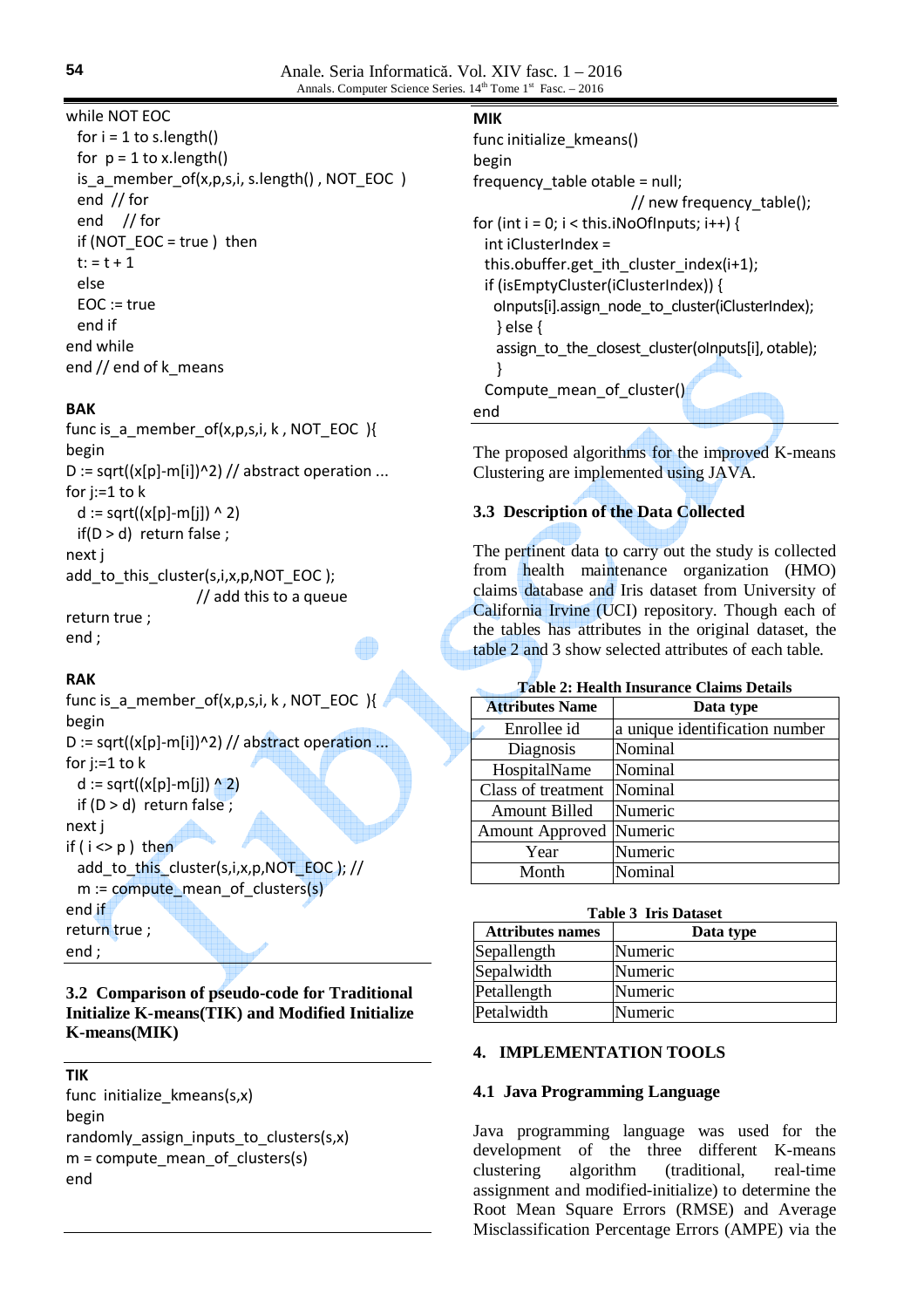Java Development kit (JDK), which is the compiler for Java programming language. Netbeans 6.8 IDE was used as the programming platform.

The major reason Java programming language was used is because of the researchers understanding of the language and its numerous capabilities.

# **4.2 Clustering Experiment**

The clustering task of segmenting Iris datasets and health insurance claims datasets was done using the Java code for the Real-time Assignment K-means clustering (RAK), Traditional K-means clustering (TKM) and Modified-Initialize K-means clustering (MIK). Accordingly, the HMO experts have been consulted in setting the optimal value. They have suggested that the K value to be 2 (representing cluster 1 and cluster 2 health insurance claims) but k=3 were chosen for the Iris datasets. This cluster approach is experimented and evaluated against its performance in creating dissimilar clusters/segments when the default parameters are changed. According to the works of [HD01], the notion of "good" clustering is strictly related to the application domain and its specific requirements. Nevertheless the generally accepted criterions for validating the clustering results in different domains are the measures of separation among the clusters and cohesion within clusters (that is inter and intra cluster similarities respectively). So, for validating the clustering result of this study the RMSE and AMPE were used. The experiment was performed for 100 runs with k=3 for the iris dataset and k=2 for the health insurance claims dataset.

# **5. RESULTS AND DISCUSSIONS**

# **5.1 Experimental Results on improved K-means Clustering**

This sub-section provides a comparison of the traditional K-means clustering (Batch Assignment K-means (BAK) and Traditional Initialize K-means (TIK)) and the proposed algorithms (Real-time Assignment K-means (RAK) and Modified-Initialize K-means (MIK) in terms of convergence and accuracy when clusters are of same size and same dimensions (Table 4 and 5). We use K-means as a guide to find the optimal solution to assign data objects to the correct cluster. BAK on the traditional K-means make use of the same centroid per iterations for the entire input one after the other while RAK make use of different centroids for different inputs per iterations, but if the inputs do not change cluster membership in iteration then RAK will behave like BAK.

RAK on the improved K-means outperform the BAK on the traditional K-means (Table 6 and 7).

MIK randomly select a cluster if the cluster is empty, assign the input to the cluster else the cluster is not empty then get the list of all such non-empty clusters then assign the input to the closest clusters that is among the list of all non-empty clusters while the Traditional Initialization K-means (TIK) randomly pick a cluster then assign an input to that cluster. And the MIK also outperform the TIK (Table 6 and 7). RAK makes the assignment to converge faster while MIK makes the initialization scheme to be more accurate.

RAK, TKM and MIK are applied to iris datasets and health insurance claims datasets in order to be able to analyze the accuracy of the proposed algorithms.

### **Iris Datasets**

In this experiment, four dimensional dataset with Real-time assignment function were used in Java to generate the randomly assigned inputs to clusters on the iris datasets and Batch assignment function in Java to generate the randomly assigned inputs to clusters on the iris datasets. The iris dataset are made up of 150 data objects that are categorized into three groups (iris setosa, iris versicolor and iris virginica) and each data object has four numeric attributes(sepal length, sepal width, petal length, petal width) and each group has 50 data objects (Table 4).

|  | Table 4.: Description of Iris datasets |  |  |
|--|----------------------------------------|--|--|
|--|----------------------------------------|--|--|

| <b>Datasets</b>             |       | Data Dimension No. of |          |
|-----------------------------|-------|-----------------------|----------|
|                             | sizes |                       | clusters |
| Iris datasets for Real-time | 150   |                       |          |
| Assignment                  |       |                       |          |
| IIris datasets for Batch    | 150   |                       |          |
| Assignment                  |       |                       |          |

## **Health Insurance Claims Datasets**

In this experiment, two dimensional dataset with Real-time assignment function were used in Java to generate the randomly assigned inputs to clusters on the health insurance claims datasets and Batch assignment function in Java to generate the randomly assigned inputs to clusters on the health insurance claims datasets. The health insurance claims dataset consists of 2,477 data objects that are categorized into two groups (cluster 1 and cluster 2) and each data object has eight attributes(Enrollee\_id, hospital name, year, month, class of treatment, Diagnosis, Amount Approved and Amount Bill) (Table 5).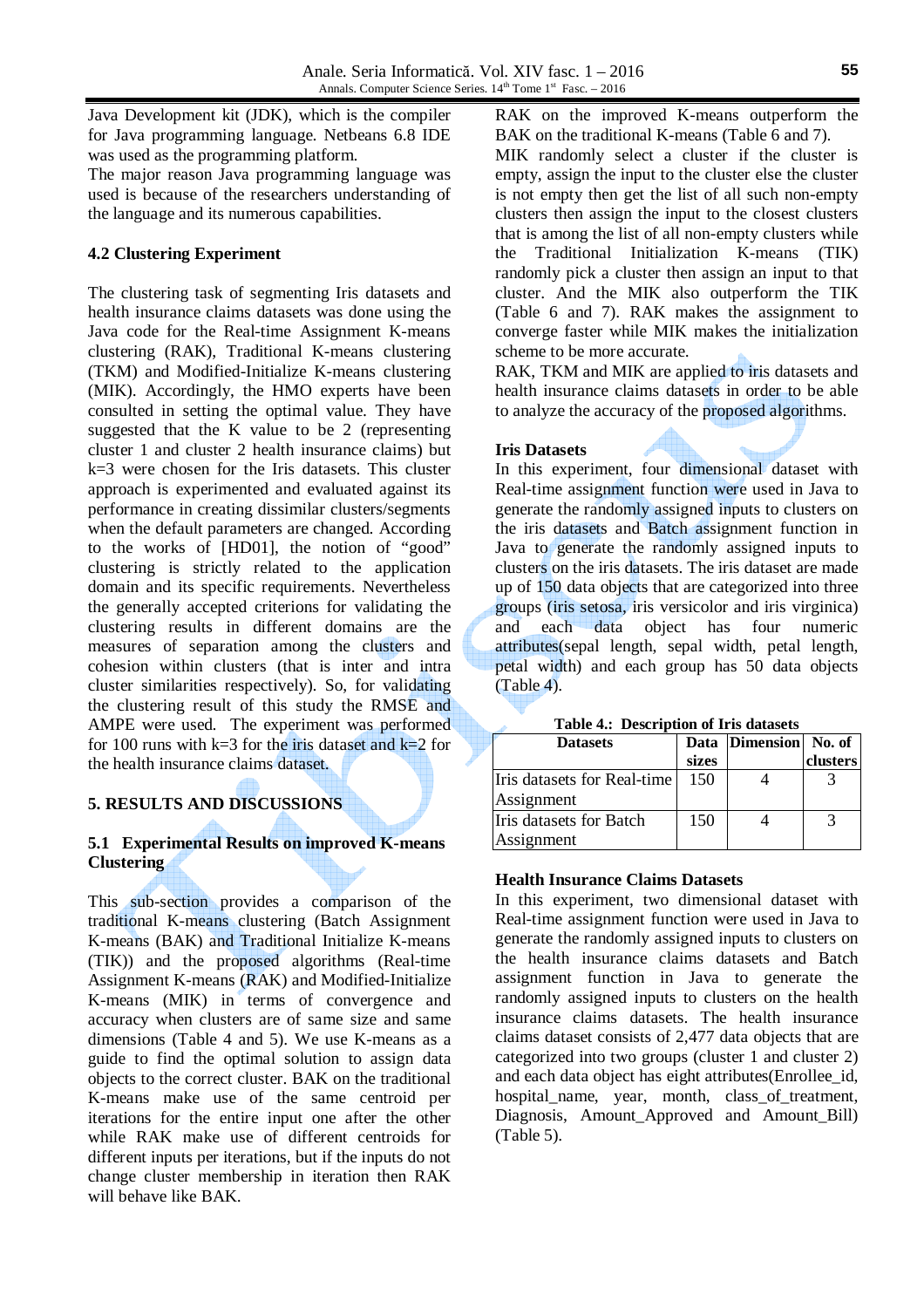| Table 9. Description of freaturinsurance claims datasets |       |                       |          |  |
|----------------------------------------------------------|-------|-----------------------|----------|--|
| <b>Datasets</b>                                          |       | Data Dimension No. of |          |  |
|                                                          | sizes |                       | clusters |  |
| Health insurance claims for $\vert 2,477 \vert$          |       |                       |          |  |
| Real-time Assignment                                     |       |                       |          |  |
| Health insurance claims                                  | 2,477 |                       |          |  |
| for Batch Assignment                                     |       |                       |          |  |

**Table 5: Description of Health insurance claims datasets** 

Average Misclassification Percentage Error (AMPE) and Root Mean Square Error (RMSE) were used to validate the results of our proposed algorithms by computing RAK, MIK and TKM for iris datasets and health insurance claims datasets after running them for 100 runs, the average results were taken. The results of the comparison are given in Table 6. The error criteria such as RMSE, and AMPE are assessed on the proposed improved K-means Clustering algorithm performance.

**Table 6: Misclassification of Percentage Error comparison** 

|                  | Comparison          |             |
|------------------|---------------------|-------------|
| <b>Datasets</b>  | <b>Algorithm</b>    | <b>AMPE</b> |
|                  |                     | (%)         |
| <b>Iris</b>      | RAK (improved K-    | 33.3716     |
|                  | means)              |             |
| Iris             | TKM (traditional K- | 35.4107     |
|                  | means)              |             |
| Iris             | MIK (improved K-    | 33.5250     |
|                  | means)              |             |
| Health insurance | RAK (improved K-    | 31.08597    |
| claims           | means)              |             |
| Health insurance | TKM (traditional K- | 31.08599    |
| claims           | means)              |             |
| Health insurance | MIK (improved K-    | 31.08598    |
| claims           | means)              |             |

| <b>Datasets</b> | <b>Algorithm</b>  | MSE(%)        | RMSE (%) |
|-----------------|-------------------|---------------|----------|
| <b>Iris</b>     | <b>RAK</b>        | 33.47201025   | 5.7855   |
|                 | <i>(improved)</i> |               |          |
|                 | K-means)          |               |          |
| Iris            | <b>TKM</b>        | 35.51087281   | 5.9591   |
|                 | (traditional      |               |          |
|                 | K-means)          |               |          |
| Iris            | <b>MIK</b>        | 33.62492169   | 5.7987   |
|                 | <i>(improved)</i> |               |          |
|                 | K-means)          |               |          |
| Iris            | WEKA              | 61.11330625   | 7.8175   |
| Health          | R A K             | 38.5455964201 | 6.20851  |
| insurance       | <i>(improved)</i> |               |          |
| claims          | K-means)          |               |          |
| Health          | TKM               | 38.5458447609 | 6.20853  |
| insurance       | (traditional      |               |          |
| claims          | K-means)          |               |          |
| Health          | MIK               | 38.5457205904 | 6.20852  |
| insurance       | (improved         |               |          |
| claims          | K-means)          |               |          |

Table 6 shows the Average Misclassification Percentage Error comparison on the proposed algorithms (RAK and MIK) and traditional Kmeans.

Table 7 shows the Root Mean Square Error comparison on the proposed algorithms (RAK and MIK), Waikato environment for knowledge Analysis (WEKA) and traditional K-means.

The iris dataset and the health insurance claims dataset AMPE and the RMSE for 100runs are shown in Table 6 and 7 respectively. The result on iris dataset on table 6 reveals that there are 33.3716% AMPE using RAK, 35.4107 for MIK and 33.5250% for TKM. 31.08597% AMPE for RAK, 31.08598% for MIK and 31.08599% AMPE for TKM on health insurance claims dataset. Thus the classification accuracy on iris dataset are 66.6284% for RAK, 66.475% for MIK and 64.5893% for TKM while the classification accuracy on health insurance claims dataset is 68.1403% for RAK, 68.1402% for MIK and 68.1401% for TKM.

The results on iris dataset on Table 7 reveals that there are 5.7855% RMSE using RAK, 5.7987% using MIK, 5.9591% using TKM and 7.8175% using WEKA while the RMSE from health insurance claims dataset are 6.20851% for RAK, 6.20852% for MIK, 6.20853% for TKM and % using WEKA. Thus the classification accuracy on iris dataset are 94.2145% for RAK, 94.2013% for MIK, 94.0409% for TKM and 92.1825% for WEKA while the classification accuracy on health insurance claims dataset are 93.79149% for RAK, 93.79148% for MIK, and 93.79147% for TKM.

From Table 6 and Table 7 the RAK outperform the MIK and TKM in terms of AMPE and RMSE.

## **CONCLUSION**

This study was conducted using improved K-means clustering. The initial data collected from the Health Maintenance Organization (HMO) and the University of California Irvine (UCI) repository did not incorporate the target class for this study. The clustering module was conducted using the "realtime and modified initialize K-means" clustering algorithm. This can be used for segmenting the data into the target classes of Health insurance claims dataset from the HMO and iris datasets from the UCI repository. Applications on well-known benchmark dataset (iris dataset) and empirical datasets (Health insurance claims dataset) correlating it with traditional K-means algorithms and simple K-means in WEKA, it was found that the results obtained yielded a better convergence and accurate results.

This study established an improved Real-time assignment K-means clustering approach to solve the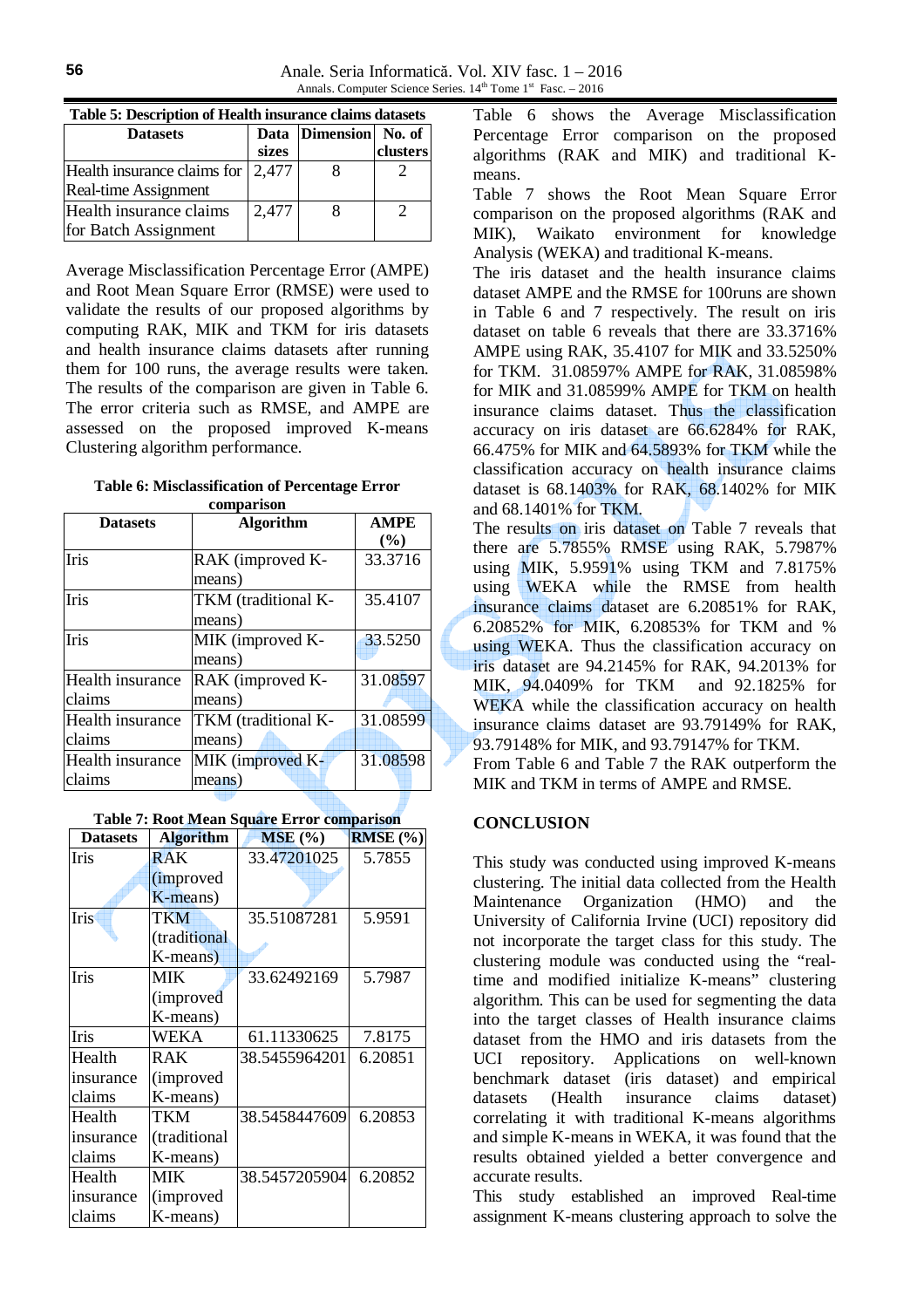problems in National Health Insurance Scheme that can be used in categorizing health insurance claims. And for further studies, the resulting clusters can be used by supervised learning classification techniques such as Hidden Markov Model (HMM), Multilayer Perceptron (MLP) and Self-Organizing Mapping (SOM) for further investigation.

## **REFERENCES**

- [Aln11] **P. Alnaji** *Refining initial points for K-means clustering*. Proceedings of Fifteenth International Conference on Machine Learning, San Francisco, CA, Morgan Kaufmann. pp. 91-99, 2011.
- [Als95] **K. Al-sultan** *A Tabu search approach to the clustering problem*. Pattern Recognition, 28(9), pp. 1443- 1451, 1995.
- [Ant02] **M. Antoni** *The case for approximate Distance Transforms.* Presented at  $SIRC$  2002 – The  $14<sup>th</sup>$  Annual Colloquium of the Spatial Information Research Centre University of Otago, Dunedin, New Zealand December 3-5<sup>th,</sup> 2002.
- [Car11] **Care Net Nigeria**  *Health Insurance Report* and *Health Insurance Affairs* January 2002 to October 2010 issues. www.carenet.info/Resources (accessed on 21/01/11), 2011.
- [Du10] **K. L. Du**  *Clustering: A Neural Network Approach*. Journal of Neural Networks, 23(1), pp. 89-107, 2010.
- [Fas14] **S. G. Fashoto** *A Hybrid Approach to Fraud Detection in Health Insurance Based on Improved K-means Clustering and Multilayer Perceptron*. Ph.D thesis, University of Ilorin Nigeria, 2014.
- [FGS13] **S. G. Fashoto, J. A. Gbadeyan, J. S. Sadiku** – *Application of Data Mining technique to fraud detection in Health Insurance Scheme using Multilayer Perceptron*. Proceedings of the 2<sup>nd</sup> annual International Conference on Eleadership of IEEE in University of Pretoria, Pretoria, South Africa, 2013.
- [F+06] **A. Fahim, A. M. Salem, A. Torkey, M. A. Ramadan** – *An Efficient enhanced K-means clustering*

*algorithm.* Journal of Zhejiang University, 10(7):pp. 1626–1633, 2006.

- [F+13] **S. G. Fashoto, O. Owolabi, J. S. Sadiku, J. A. Gbadeyan** – *Application of Data Mining technique for Fraud Detection in Health Insurance Scheme Using Knee-Point K-Means Algorithm.* Australian Journal of Basic and Applied Sciences, 7(8): 140-144, 2013.
- [Gra06] **M. S. Graham** *Neural network-based systems for handprint OCR applications*. Image Processing, vol. 3, no. 8, 2006.
- [HD01] **M. Halkidi, M. Vazirgiamis**  *Evaluating the validity of clustering results based on density criteria and multirepresentatives*, 2001.
- [Joh14] **N. John** *Implementation and Use of the K-Means Algorithm* September 11, 2014.
- [KA04] **S. S. Khan, A. Ahmed**  *Cluster center initialization for K-means algorithm.* Pattern Recognition Letters, 25(11), pp. 1293-1302, 2004.
- [KT09] **V. N. Karthikeyani, K. Thangavel** *Distributed Data Clustering: A Comparative Analysis*. Foundations of Computational Intelligence. Vol. 6, pp. 371-397, 2009.
- [L+08] **B. Little, R. Rejesus, M. Schucking, R. Harris** – *Benford's Law, Data Mining and financial fraud: A case study in New York State Mediaid data*, Volume 9, pp. 95—204, 2008.
- [NNL13] **D. T. Nguyen, G. T. Nguyen, V. T. Lam** – *An Approach to Data Mining in Healthcare: Improved K-means Algorithm*. Journal of Industrial and Intelligent Information, 2013, Vol. 1, No. 1.
- [PDN05] **D. T. Pham, S. S. Dimov, C. D. Nguyen** – *Selection of K in K-means Clustering*. *Journal of Mechanical Engineering Science,* 219, 103-119, 2005.